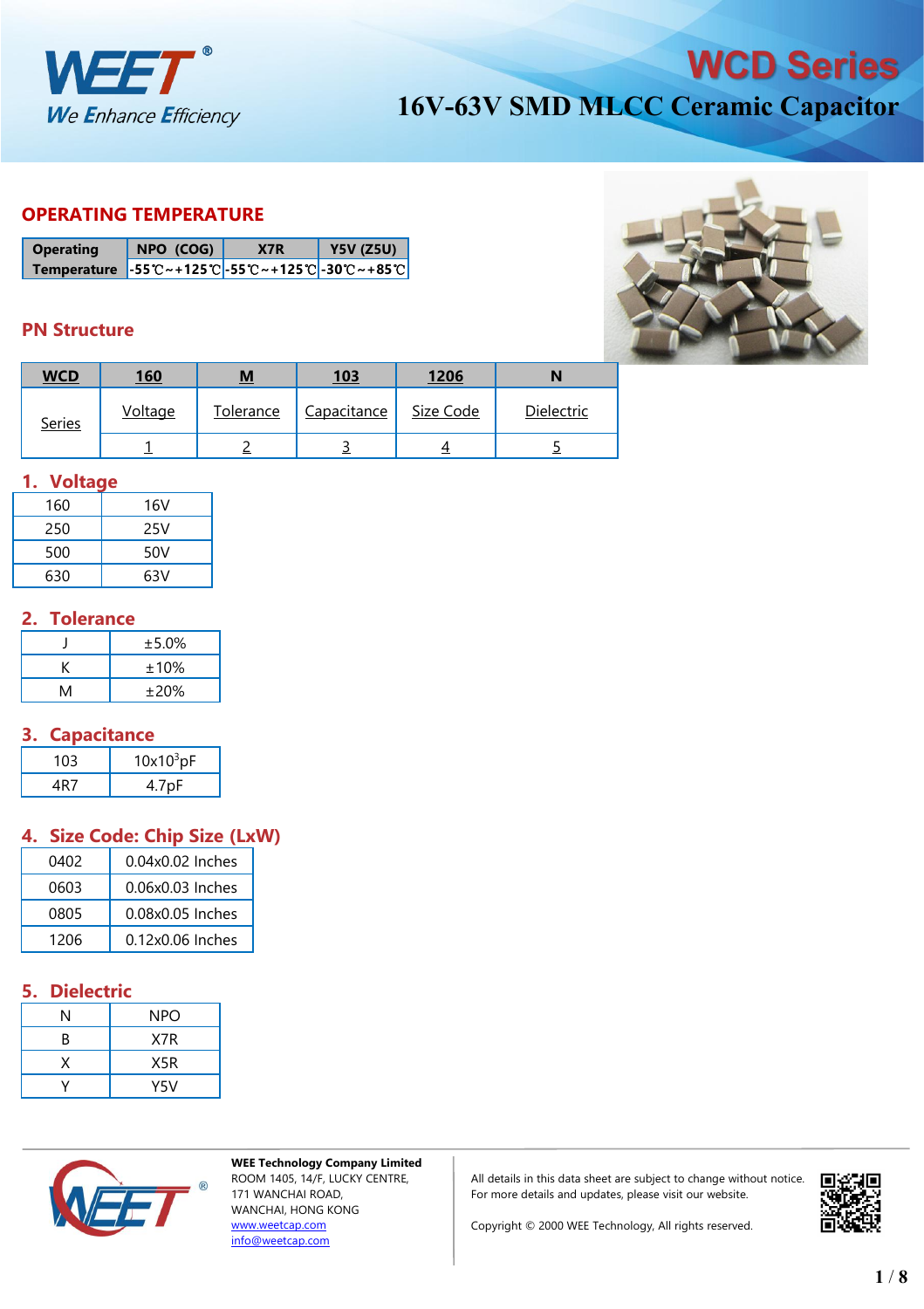

**WCD Series** 

#### **Capacitance and Capacitance Tolerance**

Different circuit needs different capacitance and capacitance tolerance. So the selection of capacitance is depended on the need of customers.

#### **Dielectric Material Type of Capacitor**

- **NPO:** The capacitor of this kind dielectric material is considered as ClassⅠcapacitor, including general capacitor and high frequency NPO capacitor. The electrical properties of NPO capacitor are the most stable one and have little change with temperature, voltage and time. They are suited for applications where low-losses and high-stability are required, such as filters, oscillators, and timing circuits.
- **X7R, X5R:** X7R, X5R material is a kind of material has high dielectric constant. The capacitor made of this kind material is considered as Class Ⅱ capacitor whose capacitance is higher than that of class Ⅰ. These capacitors are classified as having a semi-stable temperature characteristic and used overa wide temperature range, such in these kinds of circuits, DC blocking, decoupling, bypassing, frequency discriminating etc.
- **EXECT:** The capacitor made of this kind of material is the highest dielectric constant of all ceramic capacitors. They are used over a moderate temperature range in application where high capacitance is required because of its unstable temperature coefficient, but where moderate losses and capacitance changes can be tolerated. Its capacitance and dissipation factors are sensible to measuring conditions, such as temperature and voltage, etc.

## **Voltage**

16 VDC, 25 VDC, 50 VDC, 63 VDC

**Capacitance**

 $0.5pF \sim 10uF$ 

#### **Terminations**

Tin / Nickel

**Tolerance** ±0.1pF , ±0.25pF, ±0.5pF, ±5.0%, ±10%, ±20%, +80%-20%

### **Packing**

Tape and Reel (0402, 0603, 0805, 1206, 1210, 1812, 2220)

## **Dielectric & Values**

NPO X7R Y5V Z5U consult product pages of catalog for cap ranges and voltage rating



**WEE Technology Company Limited** ROOM 1405, 14/F, LUCKY CENTRE, 171 WANCHAI ROAD, WANCHAI, HONG KONG [www.weetcap.com](http://www.weetcap.com) [info@weetcap.com](mailto:info@weetcap.com)

All details in this data sheet are subject to change without notice. For more details and updates, please visit our website.

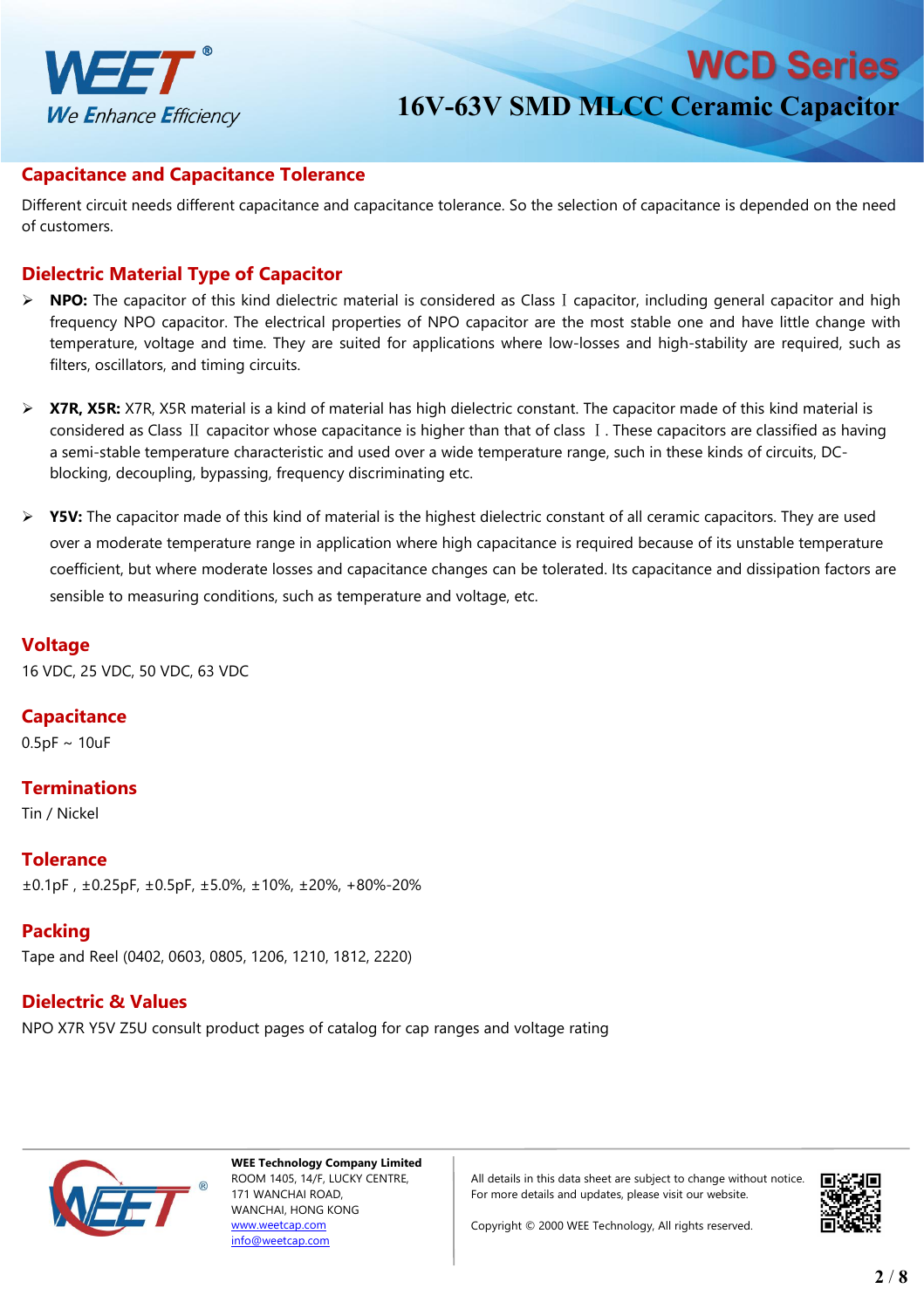

### **Specification and Test Condition:**

### **1. Appearance**

| <b>Dielectrics</b>              | <b>Specification</b>                                                 | <b>Testing Condition</b>                                                                                                                                                                                 |  |  |  |  |
|---------------------------------|----------------------------------------------------------------------|----------------------------------------------------------------------------------------------------------------------------------------------------------------------------------------------------------|--|--|--|--|
| NPO/X7R/X5R/Y5V                 | No defects or abnormalities                                          | Visual inspection                                                                                                                                                                                        |  |  |  |  |
| 2. Dimensions                   |                                                                      |                                                                                                                                                                                                          |  |  |  |  |
| <b>Dielectrics</b>              | <b>Specification</b>                                                 | <b>Testing Condition</b>                                                                                                                                                                                 |  |  |  |  |
| NPO/X7R/X5R/Y5V                 | Within the specified dimensions                                      | Using calipers on micrometer                                                                                                                                                                             |  |  |  |  |
| 3. Capacitance                  |                                                                      |                                                                                                                                                                                                          |  |  |  |  |
| <b>Dielectrics</b>              | <b>Specification</b>                                                 | <b>Testing Condition</b>                                                                                                                                                                                 |  |  |  |  |
| <b>NPO</b>                      | Within the specified tolerance<br>B:±0.1pF;C:±0.25pF;D:±0.5pF;J:±5%  | $1.0\pm0.2$ Vrms, $1MHz\pm10%$<br>(C>1000 pF, $1.0\pm0.2$ Vrms, $1$ KHz $\pm$ 10%,)25°C                                                                                                                  |  |  |  |  |
| X7R/X5R                         | Within the specified tolerance J: ±5% K: ±10%M:<br>±20%              | 1.0±0.2Vrms, 1KHz±10% (Cp>10uF,0.5±0.1Vrms,120±24Hz)at<br>25℃,48hrs after annealing                                                                                                                      |  |  |  |  |
| Y5V                             | Within the specified tolerance M: ±20%; Z: +80%<br>$\sim -20\%$      | 1.0±0.2Vrms, 1KHz±10% (Cp>10uF,0.5±0.1Vrms,120±24Hz)at 25°C,<br>48hrs after annealing                                                                                                                    |  |  |  |  |
| <b>4. Dissipation Factor</b>    |                                                                      |                                                                                                                                                                                                          |  |  |  |  |
| <b>Dielectrics</b>              | <b>Specification</b>                                                 | <b>Testing Condition</b>                                                                                                                                                                                 |  |  |  |  |
|                                 | Cp<30pF, Q≥400+20Cp;                                                 | 1.0±0.2Vrms,1MHz±10%,25°C                                                                                                                                                                                |  |  |  |  |
| <b>NPO</b>                      | Cp≥30pF, Q≥1000                                                      | (Cp>1000pF,1.0±0.2Vrms,1KHz±10%)                                                                                                                                                                         |  |  |  |  |
|                                 | VR≥25V, DF ≤2.5%                                                     | 1.0±0.2Vrms, 1KHz±10%,                                                                                                                                                                                   |  |  |  |  |
| X7R/X5R                         | VR = 16V, DF ≤3.5%                                                   | $(Cp > 10uF, 0.5 \pm 0.1V$ rms, 120 $\pm$ 24Hz)                                                                                                                                                          |  |  |  |  |
|                                 | VR ≤10V, DF ≤5.0%                                                    | at 25 $\degree$ C,48hrs after annealing                                                                                                                                                                  |  |  |  |  |
|                                 | VR≥25V, DF ≤7.0% (C<1.0µF)                                           | $1.0\pm0.2$ Vrms, $1$ KHz $\pm$ 10%,                                                                                                                                                                     |  |  |  |  |
| Y5V                             | $VR = 16V$ , DF ≤9.0%                                                | $(Cp > 10uF, 0.5 \pm 0.1V$ rms, 120 $\pm$ 24Hz)                                                                                                                                                          |  |  |  |  |
|                                 | VR ≤10V, DF ≤12.5%                                                   | at 25 $\degree$ C,48hrs after annealing                                                                                                                                                                  |  |  |  |  |
| <b>5. Insulation Resistance</b> |                                                                      |                                                                                                                                                                                                          |  |  |  |  |
| <b>Dielectrics</b>              | <b>Specification</b>                                                 | <b>Testing Condition</b>                                                                                                                                                                                 |  |  |  |  |
| NPO/X7R/X5R/Y5V                 | More than 10 G $\Omega$ or 500 $\Omega$ ·F, whichever is<br>smaller. | Rated voltage for 60±5sec, at 25°C                                                                                                                                                                       |  |  |  |  |
| <b>6. Dielectric Strength</b>   |                                                                      |                                                                                                                                                                                                          |  |  |  |  |
| <b>Dielectrics</b>              | <b>Specification</b>                                                 | <b>Testing Condition</b>                                                                                                                                                                                 |  |  |  |  |
| NPO /X7R/X5R/Y5V                | No defects or abnormalities.                                         | No failure shall be observed when 300% (NPO);250% (X7R/ X5R/Y5V)of<br>the rated voltage is applied between terminations for 1 to 5 seconds,<br>provided the charge /discharge current is less than 500mA |  |  |  |  |



**WEE Technology Company Limited** ROOM 1405, 14/F, LUCKY CENTRE, 171 WANCHAI ROAD, WANCHAI, HONG KONG [www.weetcap.com](http://www.weetcap.com) [info@weetcap.com](mailto:info@weetcap.com)

All details in this data sheet are subject to change without notice.  $\Box$ For more details and updates, please visit our website.

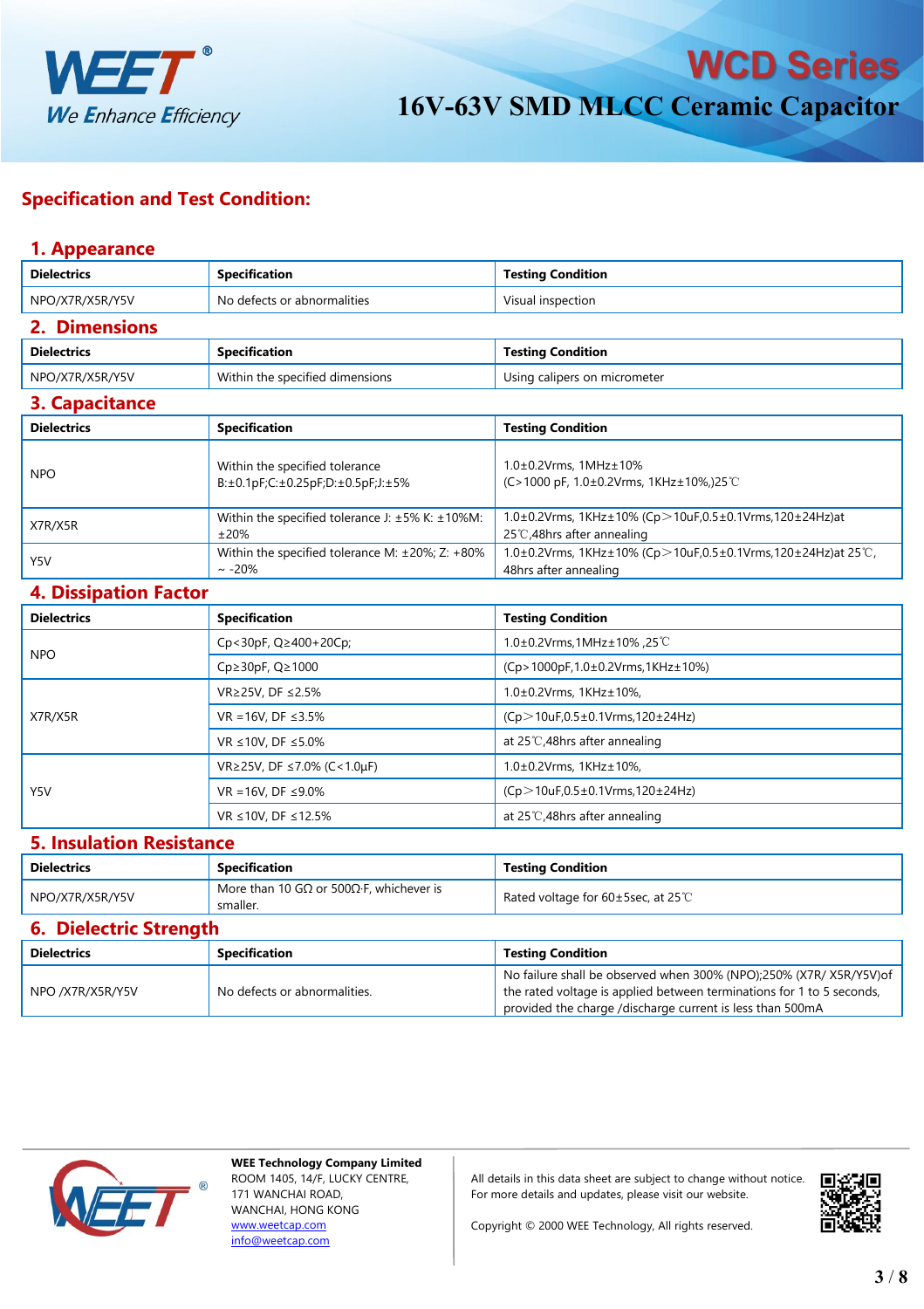

#### **7. Temperature Coefficient of Capacitance**

| <b>Dielectrics</b> | <b>Specification</b>                                                                           | <b>Testing Condition</b>                                                                                                                                                                                                                                                                                                                                                                                                               |             |                  |            |
|--------------------|------------------------------------------------------------------------------------------------|----------------------------------------------------------------------------------------------------------------------------------------------------------------------------------------------------------------------------------------------------------------------------------------------------------------------------------------------------------------------------------------------------------------------------------------|-------------|------------------|------------|
|                    | Temperature coefficient within $\pm 30$ ppm/°C Cp drift within<br>$\pm 0.2\%$ or $\pm 0.05$ pF | Measure capacitance under follow table list temperature:                                                                                                                                                                                                                                                                                                                                                                               |             |                  |            |
| <b>NPO</b>         |                                                                                                | <b>STEP</b>                                                                                                                                                                                                                                                                                                                                                                                                                            | NPO, X7R    | X <sub>5</sub> R | Y5V        |
|                    |                                                                                                |                                                                                                                                                                                                                                                                                                                                                                                                                                        | $25 \pm 2$  | $25 \pm 2$       | $25 \pm 2$ |
|                    |                                                                                                | 2                                                                                                                                                                                                                                                                                                                                                                                                                                      | $-55±3$     | $-55±3$          | $-30±3$    |
| X7R/X5R            | Capacitance change within $\pm 15\%$                                                           | 3                                                                                                                                                                                                                                                                                                                                                                                                                                      | $25 + 2$    | $25 \pm 2$       | $25 \pm 2$ |
|                    |                                                                                                | 4                                                                                                                                                                                                                                                                                                                                                                                                                                      | $125 \pm 3$ | $85 \pm 3$       | 85±3       |
|                    |                                                                                                | 5                                                                                                                                                                                                                                                                                                                                                                                                                                      | $25 \pm 2$  | $25 \pm 2$       | $25 \pm 2$ |
| Y5V                | Capacitance change within +22%, -82%                                                           | 1) NPO<br>The capacitance drift is calculated by dividing the<br>differences between the maximum and minimum measured<br>values in the step 1,3 and 5.<br>The temperature coefficient is determined using the<br>Capacitance measured in step 3 as a reference.<br>2) X7R, X5R and Y5V<br>The ranges of capacitance change compared within the<br>above 25℃ value over the temperature ranges shall be<br>within the specified ranges. |             |                  |            |

#### **8. Adhesion**

| <b>Dielectrics</b> | <b>Specification</b>                                        | <b>Testing Condition</b>                                                                                             |  |  |  |  |
|--------------------|-------------------------------------------------------------|----------------------------------------------------------------------------------------------------------------------|--|--|--|--|
| <b>NPO</b>         | No removal of the terminations or other defect shall occur. | The pressurizing force shall be 10N (=1000g*f) and the duration of application<br>shall be 10±1sec.<br>jig<br>hooked |  |  |  |  |
| X7R/X5R            |                                                             | board<br>$r=0.5$                                                                                                     |  |  |  |  |
| Y5V                |                                                             | Chip<br>cross-section                                                                                                |  |  |  |  |

# **9. Solderability of Termination**

| <b>Dielectrics</b> | <b>Specification</b>                                        | <b>Testina Condition</b>                                                                                                         |
|--------------------|-------------------------------------------------------------|----------------------------------------------------------------------------------------------------------------------------------|
| <b>NPO</b>         |                                                             |                                                                                                                                  |
| X7R/X5R            | 95% min. coverage of both terminal electrodes and less than | Solder temperature: $230 \pm 5^{\circ}$ C Dipping time: 2 $\pm 1$ seconds. Completely soak both<br>terminal electrodes in solder |
| Y5V                | 5% have pin holes or rough spots.                           |                                                                                                                                  |

## **10. Resistance to leaching**

| <b>Dielectrics</b> | <b>Specification</b>                                                                             | <b>Testing Condition</b>                                     |  |  |  |
|--------------------|--------------------------------------------------------------------------------------------------|--------------------------------------------------------------|--|--|--|
| <b>NPO</b>         |                                                                                                  |                                                              |  |  |  |
| X7R/X5R            | 95% min. coverage of both terminal electrodes and less than<br>5% have pin holes or rough spots. | Solder temperature: 270±5°C<br>Dipping time: $10±1$ seconds. |  |  |  |
| Y5V                | No remarkable visual damage.                                                                     | Completely soak both terminal electrodes in solder           |  |  |  |



**WEE Technology Company Limited** ROOM 1405, 14/F, LUCKY CENTRE, 171 WANCHAI ROAD, WANCHAI, HONG KONG [www.weetcap.com](http://www.weetcap.com) [info@weetcap.com](mailto:info@weetcap.com)

All details in this data sheet are subject to change without notice.  $\Box \Box$ For more details and updates, please visit our website.

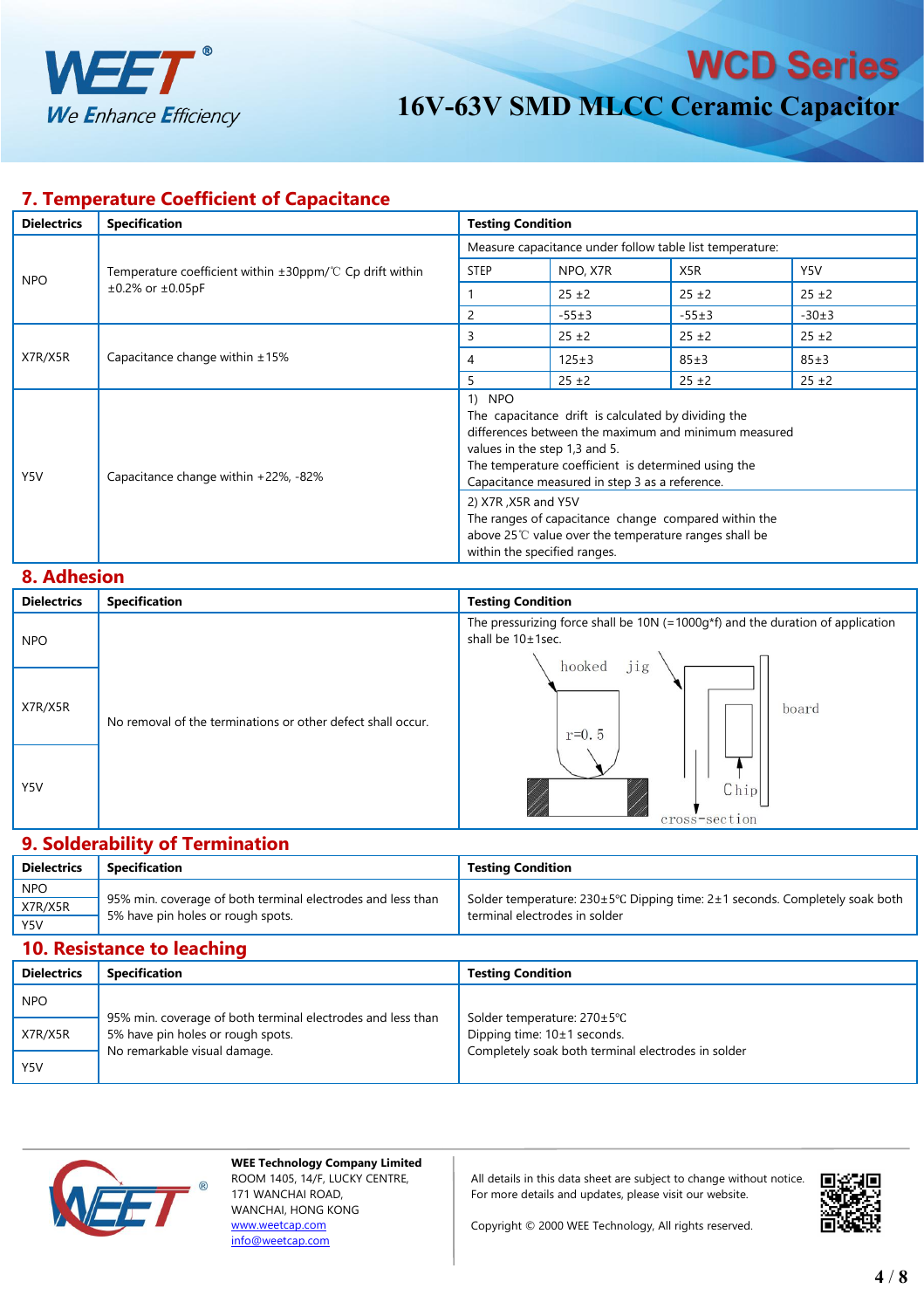

## **11. Bending**

| <b>Dielectrics</b> | <b>Specification</b>                                                  | <b>Testing Condition</b>                                                                                                                                                                                          |
|--------------------|-----------------------------------------------------------------------|-------------------------------------------------------------------------------------------------------------------------------------------------------------------------------------------------------------------|
| <b>NPO</b>         | No remarkable visual damage Cp change $\leq \pm 5\%$ or $\leq 0.5$ pF | Solder the capacitor on testing substrate and put it on testing stand.<br>The middle part of substrate shall successively be pressurized by<br>pressuring rod at a rated of about 1.0mm/sec. Until the deflection |
| X7R/X5R            | No remarkable visual damage Cp change $\leq \pm 12.5\%$               | become means of the 1.0mm.<br>pressurizing<br>speeding: 1.0mm/ sec.<br>pressurize<br>R230                                                                                                                         |
| Y5V                | No remarkable visual damage Cp change $\leq \pm 30\%$                 | <b>FLEXING 1</b><br>কা <del>_≪</del> —কা<br>capacitance meter<br>45<br>45                                                                                                                                         |

#### **12. Resistance to Soldering Heat**

| <b>Dielectrics</b>    | <b>Specification</b>                                                                                                                                                                                                                                                                                                                         | <b>Testing Condition</b>                                                                                                                                                                                                                                                                                                                                                                                                                                       |  |  |  |
|-----------------------|----------------------------------------------------------------------------------------------------------------------------------------------------------------------------------------------------------------------------------------------------------------------------------------------------------------------------------------------|----------------------------------------------------------------------------------------------------------------------------------------------------------------------------------------------------------------------------------------------------------------------------------------------------------------------------------------------------------------------------------------------------------------------------------------------------------------|--|--|--|
|                       | No remarkable visual damage                                                                                                                                                                                                                                                                                                                  |                                                                                                                                                                                                                                                                                                                                                                                                                                                                |  |  |  |
|                       | Cp change within $\pm 2.5\%$ or $\pm 0.25pF$ ,                                                                                                                                                                                                                                                                                               |                                                                                                                                                                                                                                                                                                                                                                                                                                                                |  |  |  |
|                       | whichever is larger.<br>DF meets initial standard value.<br>IR meets initial standard value.<br>No remarkable visual damage<br>Cp change within $\pm 5\%$<br>DF meets initial standard value.<br>test.<br>IR meets initial standard value.<br>No remarkable visual damage<br>Cp change within $\pm 20\%$<br>DF meets initial standard value. |                                                                                                                                                                                                                                                                                                                                                                                                                                                                |  |  |  |
|                       |                                                                                                                                                                                                                                                                                                                                              | Soldering temperature: $270 \pm 5^{\circ}$ C                                                                                                                                                                                                                                                                                                                                                                                                                   |  |  |  |
| <b>NPO</b><br>X7R/X5R |                                                                                                                                                                                                                                                                                                                                              |                                                                                                                                                                                                                                                                                                                                                                                                                                                                |  |  |  |
|                       |                                                                                                                                                                                                                                                                                                                                              | Preheating: 120~150℃ 60sec.<br>Dipping time: $10±1$ seconds.<br>Measurement to be made after being kept at room temperature for<br>24±2 (COG) or 48±4(X7R, X5R, Y5V) hours.<br>Recovery for the following period under the standard condition after<br>*Initial measurement for high dielectric constant type Perform a heat<br>treatment at $140~150^{\circ}$ for 1hr and let sit for $48~\pm 4$ hrs at room<br>temperature. Perform the initial measurement. |  |  |  |
|                       |                                                                                                                                                                                                                                                                                                                                              |                                                                                                                                                                                                                                                                                                                                                                                                                                                                |  |  |  |
|                       |                                                                                                                                                                                                                                                                                                                                              |                                                                                                                                                                                                                                                                                                                                                                                                                                                                |  |  |  |
|                       |                                                                                                                                                                                                                                                                                                                                              |                                                                                                                                                                                                                                                                                                                                                                                                                                                                |  |  |  |
|                       |                                                                                                                                                                                                                                                                                                                                              |                                                                                                                                                                                                                                                                                                                                                                                                                                                                |  |  |  |
| Y5V                   |                                                                                                                                                                                                                                                                                                                                              |                                                                                                                                                                                                                                                                                                                                                                                                                                                                |  |  |  |
|                       |                                                                                                                                                                                                                                                                                                                                              |                                                                                                                                                                                                                                                                                                                                                                                                                                                                |  |  |  |
|                       | IR meets initial standard value.                                                                                                                                                                                                                                                                                                             |                                                                                                                                                                                                                                                                                                                                                                                                                                                                |  |  |  |

#### **13. Temperature Cycle**

| <b>Dielectrics</b> | <b>Specification</b>                                     | <b>Testing Condition</b>                                                                                                                                                                                                                                                                                                                                  |                                         |                   |
|--------------------|----------------------------------------------------------|-----------------------------------------------------------------------------------------------------------------------------------------------------------------------------------------------------------------------------------------------------------------------------------------------------------------------------------------------------------|-----------------------------------------|-------------------|
|                    |                                                          | To perform 5 cycles of the stated environment:                                                                                                                                                                                                                                                                                                            |                                         |                   |
| NPO                | No remarkable visual damage                              | Step                                                                                                                                                                                                                                                                                                                                                      | Temperature                             | Time              |
|                    | Cp change within $\pm 2.5\%$ or $\pm 0.25$ pF,           |                                                                                                                                                                                                                                                                                                                                                           | Min. operating Temp. +0/-3 $^{\circ}$ C | 30 <sub>min</sub> |
|                    | whichever is larger.                                     |                                                                                                                                                                                                                                                                                                                                                           | $25^{\circ}$ C                          | $2~3$ min         |
|                    |                                                          |                                                                                                                                                                                                                                                                                                                                                           | Max. operating Temp. $+0/-3$ °C         | 30 min            |
|                    |                                                          | 4                                                                                                                                                                                                                                                                                                                                                         | $25^{\circ}$ C                          | $2~3$ min         |
| X7R/X5R            | No remarkable visual damage Cp change within $\pm 7.5\%$ | Measurement to be made after being kept at room<br>temperature for $24\pm2$ hrs (COG) or $48\pm4$ hrs (X7R, X5R,<br>Y5V) at room temperature, then measure.<br>*Initial measurement for high dielectric constant type<br>Perform a heat treatment at 140~150℃ for 1hr and let sit for 48±4hrs<br>at room temperature.<br>Perform the initial measurement. |                                         |                   |
|                    |                                                          |                                                                                                                                                                                                                                                                                                                                                           |                                         |                   |



**WEE Technology Company Limited** ROOM 1405, 14/F, LUCKY CENTRE, 171 WANCHAI ROAD, WANCHAI, HONG KONG [www.weetcap.com](http://www.weetcap.com) [info@weetcap.com](mailto:info@weetcap.com)

All details in this data sheet are subject to change without notice.  $\Box$ For more details and updates, please visit our website.

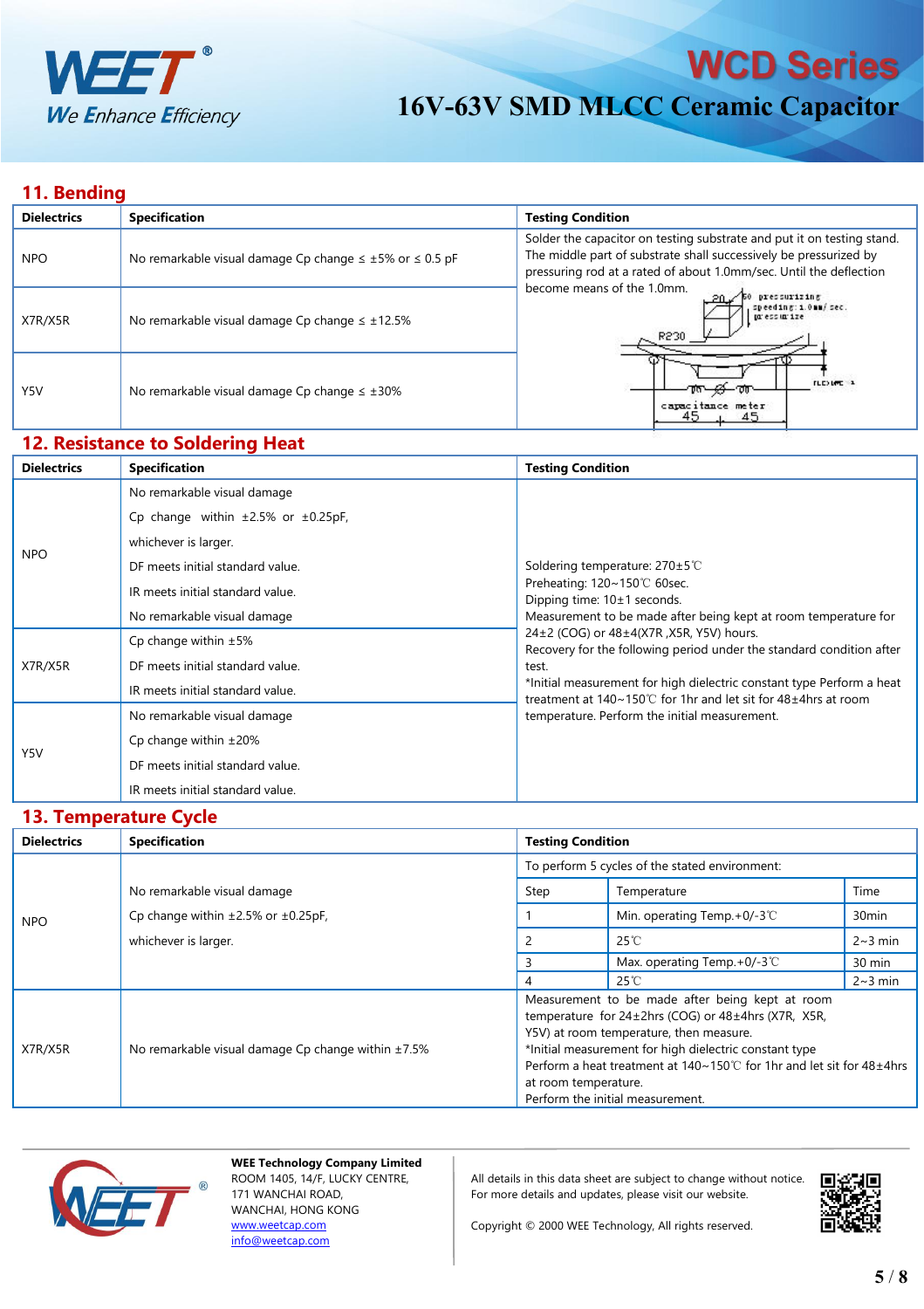

## **14. Moisture Resistance ,steady state**

| <b>Dielectrics</b> | <b>Specification</b>                                                                                                                                                                                                                                              | <b>Testing Condition</b>                                                                                                                                                                                                                                                                                                                                                                                |  |
|--------------------|-------------------------------------------------------------------------------------------------------------------------------------------------------------------------------------------------------------------------------------------------------------------|---------------------------------------------------------------------------------------------------------------------------------------------------------------------------------------------------------------------------------------------------------------------------------------------------------------------------------------------------------------------------------------------------------|--|
| <b>NPO</b>         | No remarkable visual damage<br>Cp change within $\pm 5\%$ or $\pm 0.5$ pF, whichever is larger.<br>$Cp < 10pF$ , $Q \ge 200 + 10Cp$ ;<br>IO≤Cp<30pF, Q≥275+2.5Cp<br>$Cp \geq 30pF, Q \geq 350$<br>$R^*C \ge 1000M\Omega$ or 50 $\Omega$ . F, whichever is smaller | Test temperature: $40\pm2\degree$ C<br>Humidity: 90~95% RH<br>Testing time: 500 ±12hrs<br>Measurement to be made after being kept at room<br>temperature for 24±2hrs (COG) or 48±4hrs (X7R, X5R,<br>Y5V)<br>*Initial measurement for high dielectric constant type<br>Perform a heat treatment at 140∼150°C for 1hr and let sit<br>for 48±4hrs at room temperature.<br>Perform the initial measurement. |  |
| X7R/X5R            | Cp change within $\pm 12.5\%$<br>DF: Not more than 2 times of initial value<br>$R^*C \ge 1000M\Omega$ or 50 $\Omega$ . F, whichever is smaller                                                                                                                    |                                                                                                                                                                                                                                                                                                                                                                                                         |  |
| Y5V                | No remarkable visual damage<br>Cp change within $\pm 30\%$<br>DF: Not more than 1.5 times of initial value<br>$R^*C \ge 1000M\Omega$ or 50 $\Omega$ . F, whichever is smaller                                                                                     |                                                                                                                                                                                                                                                                                                                                                                                                         |  |

#### **15. Damp heat with load**

| <b>Dielectrics</b> | <b>Specification</b>                                                                                                                                                                                                     | <b>Testing Condition</b>                                                                                                                                 |  |  |
|--------------------|--------------------------------------------------------------------------------------------------------------------------------------------------------------------------------------------------------------------------|----------------------------------------------------------------------------------------------------------------------------------------------------------|--|--|
| NPO.               | No remarkable visual damage<br>Cp change $\leq \pm 7.5\%$ or $\pm 0.75$ pF, whichever is larger.<br>Cp<30pF, Q≥100+10/3*Cp<br>$Cp \geq 30pF$ , $Q \geq 200$<br>R*C≥500M $\Omega$ or 25 $\Omega$ •F, whichever is smaller | Test temperature: $40\pm2^{\circ}$<br>Humidity: 90~95% RH<br>Voltage: 100% of the rated voltage<br>Testing time: 500 ±12hrs                              |  |  |
| X7R/X5R            | No remarkable visual damage<br>Cp change $\leq \pm 12.5\%$<br>DF: Not more than 2 times of initial value<br>$R^*C \ge 500 \text{M}\Omega$ or 25 $\Omega$ •F, whichever is smaller                                        | Measurement to be made after being kept at room<br>temperature for 24±2hrs (COG) or 48±4hrs (X7R, X5R,<br>Y5V)                                           |  |  |
| Y5V                | No remarkable visual damage<br>$Cp$ change $\leq \pm 30\%$<br>DF: Not more than 1.5 times of initial value<br>$R^*C \geq 500M\Omega$ or 25 $\Omega \cdot F$ , whichever is smaller                                       | *Apply the rated DC voltage for 1 hour at $40\pm2^{\circ}$ C.<br>Remove and let sit for 48±4hrs at room temperature.<br>Perform the initial measurement. |  |  |

**16. Life Test**

| <b>Dielectrics</b> | <b>Specification</b>                                                                                                                                                                                                                                                                                | <b>Testing Condition</b>                                                                                                                                                                                                                                                                                                                                                                                                                                                   |
|--------------------|-----------------------------------------------------------------------------------------------------------------------------------------------------------------------------------------------------------------------------------------------------------------------------------------------------|----------------------------------------------------------------------------------------------------------------------------------------------------------------------------------------------------------------------------------------------------------------------------------------------------------------------------------------------------------------------------------------------------------------------------------------------------------------------------|
| <b>NPO</b>         | No remarkable visual damage<br>Cp change $\leq \pm 3\%$ or $\pm 0.3$ pF, whichever is larger.<br>$Q \ge 350$ (Cp $\ge 30$ PF)<br>$Q \ge 275 + (2.5 \times Cp)$ (10 pF $\le$ Cp < 30 PF)<br>$Q \ge 200 + 10^{\circ}$ Cp (Cp < 10 PF)<br>R*C ≥ 1000M $\Omega$ or 50 $\Omega$ •F, whichever is smaller | Test temperature:<br>Max. Operating Temp. $\pm 3^{\circ}$<br>Voltage:<br>200% of the rated voltage<br>Testing time: 1000 hrs<br>Measurement to be made after being kept at room temperature for<br>24±2hrs (COG) or 48±4hrs (X7R, X5R, Y5V)<br>*Initial measurement for high dielectric constant type<br>Apply 200% of the rated DC voltage for one hour at the maximum<br>operating temperature $\pm 3^{\circ}$ C.<br>Remove and let sit for 48±4hrs at room temperature. |
| X7R/X5R            | No remarkable visual damage<br>Cp change $\leq \pm 12.5\%$<br>DF:Not more than 2 times of initial value $R^*C \ge 1000M\Omega$ or $50\Omega \cdot F$ ,<br>whichever is smaller                                                                                                                      |                                                                                                                                                                                                                                                                                                                                                                                                                                                                            |
| Y5V                | No remarkable visual damage<br>$Cp$ change $\leq \pm 30\%$<br>DF:Not more than 1.5 times of<br>initial value<br>$R^*C \ge 1000M\Omega$ or 50 $\Omega$ . F, whichever is smaller                                                                                                                     | Perform the initial measurement                                                                                                                                                                                                                                                                                                                                                                                                                                            |



**WEE Technology Company Limited** ROOM 1405, 14/F, LUCKY CENTRE, 171 WANCHAI ROAD, WANCHAI, HONG KONG [www.weetcap.com](http://www.weetcap.com) [info@weetcap.com](mailto:info@weetcap.com)

All details in this data sheet are subject to change without notice.  $\Box$ For more details and updates, please visit our website.

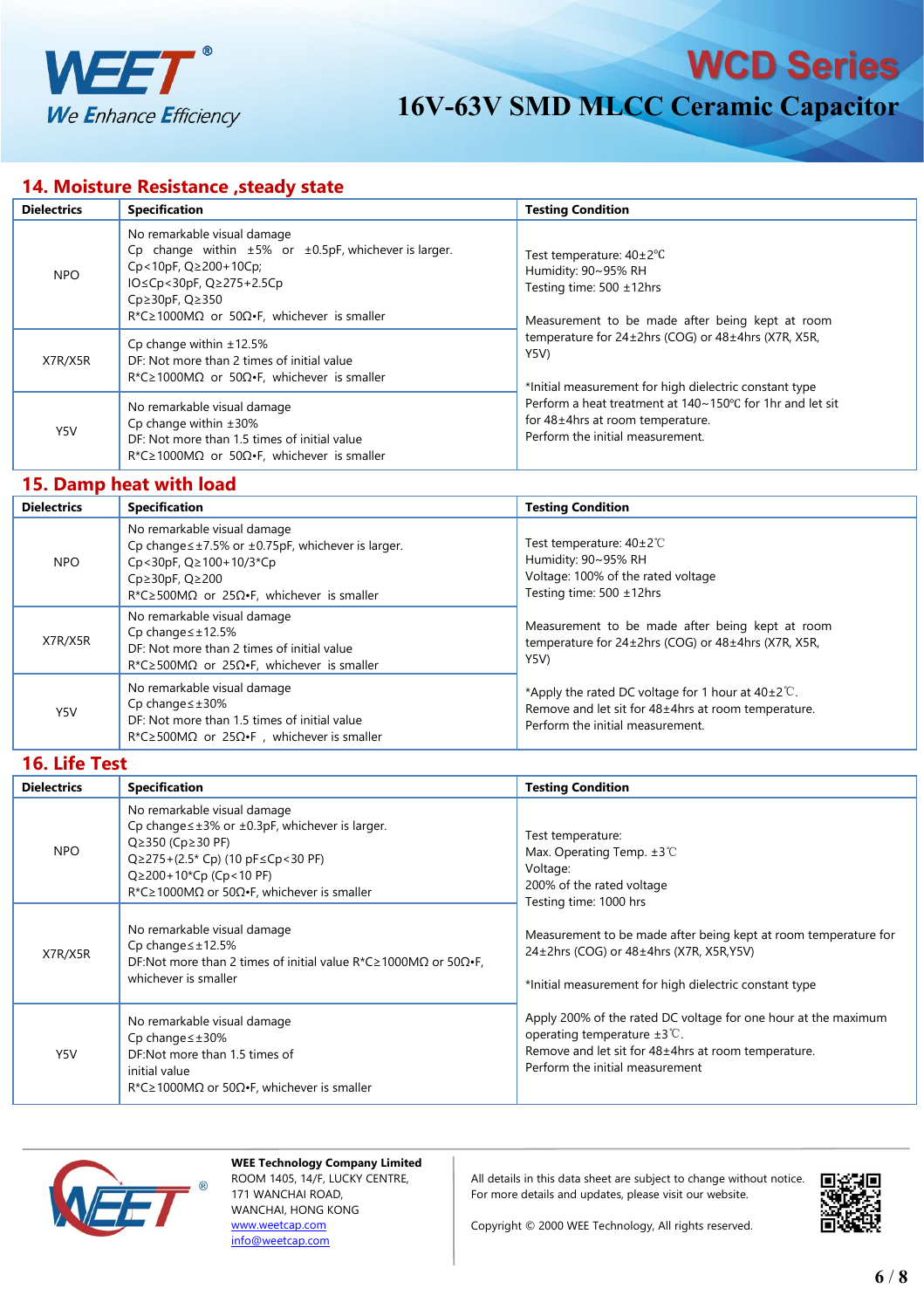

## **Packing Details**

# **1. Tape Packing:**

**Paper Tape**: Standard taping (8mm paper width) suitable to 0603,0805,4Kpcs/reel To 0402,

10Kpcs/reel.

**Plastic Tape**: Suitable 0805, 1206 sizes, for chip thickness over 0.95 mm, 4Kpcs/reel or

3Kpcs/reel are available.

# **2. Dimensions of Packing Paper**:



| Type | n               | в               |                |                |           |
|------|-----------------|-----------------|----------------|----------------|-----------|
| 0402 | $0.65 \pm 0.10$ | $1.15 \pm 0.10$ | $2.0 \pm 0.05$ | $2.0 \pm 0.05$ | $0.8$ max |
| 0603 | $1.05 \pm 0.10$ | $1.85 \pm 0.10$ | $4.0 \pm 0.10$ | $2.0 \pm 0.10$ | 1max      |
| 0805 | $1.55 \pm 0.15$ | $2.3 \pm 0.15$  | $4.0 \pm 0.10$ | $2.0 \pm 0.10$ | .1max     |
| 1206 | 1.95±0.15       | $3.5 \pm 0.15$  | $4.0 \pm 0.10$ | $2.0 \pm 0.10$ | .1max     |

## **3. Dimensions of Embossed Packing:**





**WEE Technology Company Limited** ROOM 1405, 14/F, LUCKY CENTRE, 171 WANCHAI ROAD, WANCHAI, HONG KONG [www.weetcap.com](http://www.weetcap.com) [info@weetcap.com](mailto:info@weetcap.com)

All details in this data sheet are subject to change without notice. For more details and updates, please visit our website.